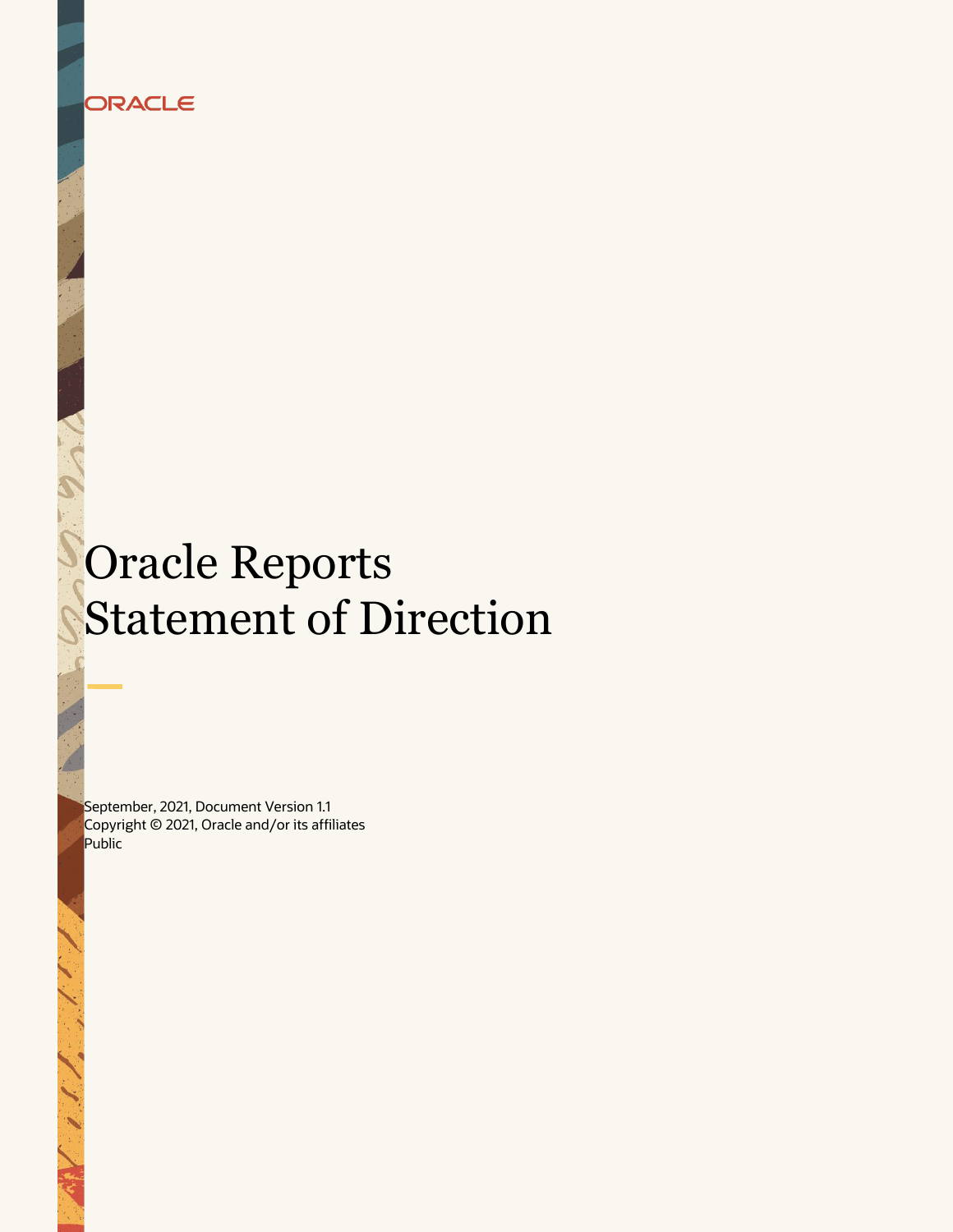# **Disclaimer**

This document in any form, software or printed matter, contains proprietary information that is the exclusive property of Oracle. Your access to and use of this confidential material is subject to the terms and conditions of your Oracle software license and service agreement, which has been executed and with which you agree to comply. This document and information contained herein may not be disclosed, copied, reproduced or distributed to anyone outside Oracle without prior written consent of Oracle. This document is not part of your license agreement nor can it be incorporated into any contractual agreement with Oracle or its subsidiaries or affiliates.

This document is for informational purposes only and is intended solely to assist you in planning for the implementation and upgrade of the product features described. It is not a commitment to deliver any material, code, or functionality, and should not be relied upon in making purchasing decisions. The development, release, and timing of any features or functionality described in this document remains at the sole discretion of Oracle. Due to the nature of the product architecture, it may not be possible to safely include all features described in this document without risking significant destabilization of the code.

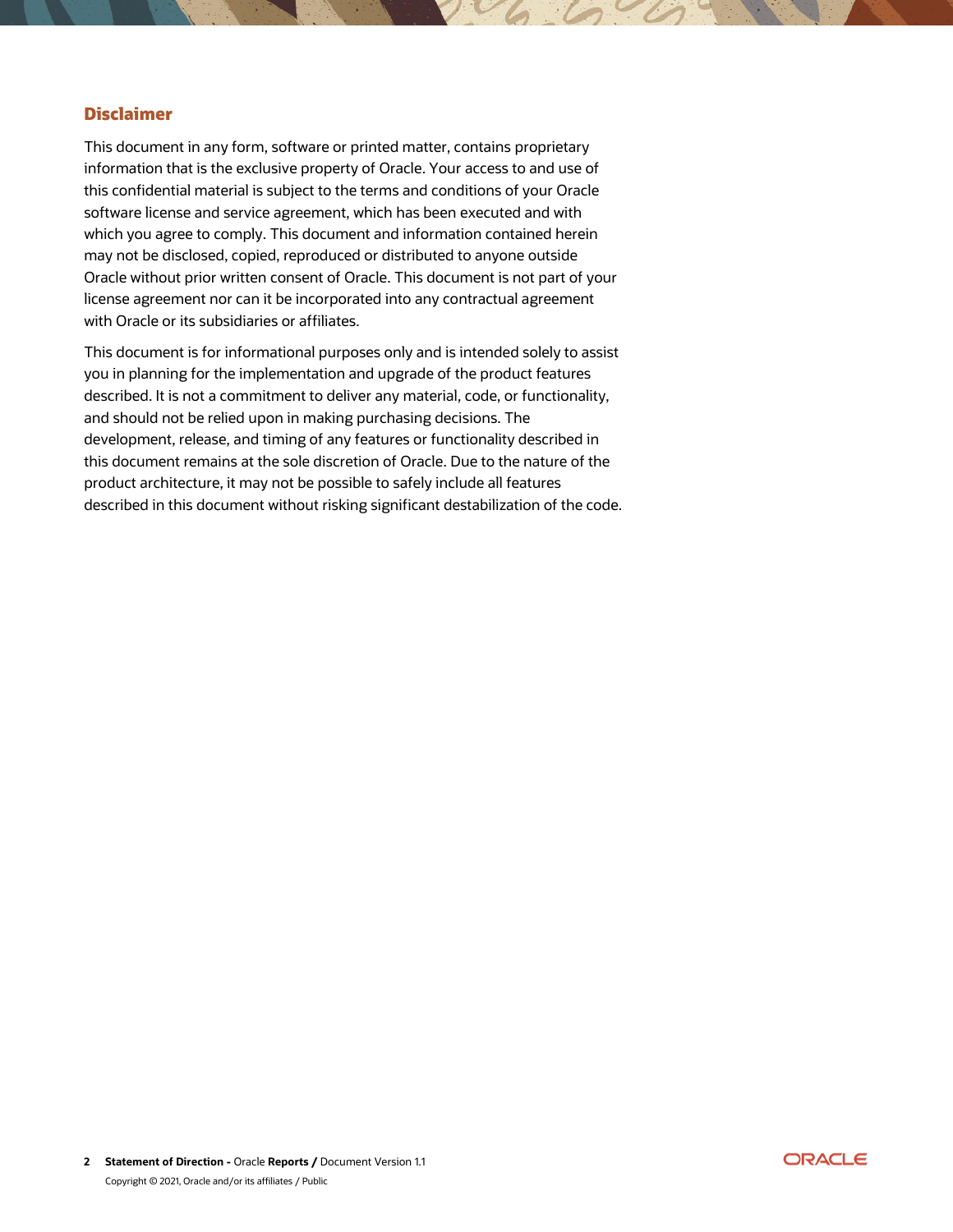# **Executive Summary**

Oracle Reports is available in Fusion Middleware Releases 12.2.x for which 12.2.1.3.0 is under premier support till December 2021, and for which 12.2.1.4 is under premier support till December 2023. See Oracle's Life Time Support Policy (LSP)

#### <https://www.oracle.com/us/assets/lifetime-support-middleware-069163.pdf>

Oracle Reports is no longer under active development which means that there are no plans to add any additional functionality to the product. Only bug fixes may be made available as per the error correction policy listed in the Life Time Support Policy. Customers who seek an alternative to Oracle Reports should consider using Oracle BI Publisher (or Analytics Publisher), however there is no upgrade or migration assistance offered for moving from Oracle Reports to Oracle BI Publisher.

Oracle continues to evaluate the technical feasibility of making the existing Oracle Reports available in future Fusion Middleware releases beyond 12.2.1.4.0. If feasible, Oracle Reports will not offer any new functionality and only bugs fixes may be made available as for the currently supported 12.2.x versions.

### **Oracle Reports Releases and Direction**

Oracle Reports 10g, shipped in 2005 was the last feature bearing release. Since then, Oracle Reports 11gR1 and 11gR2 were released. Only minor enhancements were added to the product during these releases with emphasis on improving product stability via bug fixes. The 12c releases have focused exclusively on improving product stability via bug fixing. There are no plans to add any additional functionality in the current supported versions (12.2.1.3.0 and 12.2.1.4.0) for Oracle Reports. If technically feasible, Oracle Reports may be made available in subsequent Fusion Middleware releases, again with bug fixes being the sole improvement over previous releases. Feasibility to do this will be subject to continued availability of the technologies that Oracle Reports depends on.

#### **Recommended Alternative to Reports**

Oracle BI Publisher is Oracle's strategic product for enterprise reporting. This solution allows authoring, managing, and delivering pixel-perfect customer facing reports against various data sources with web browser or desktop tools and minimal impact to transactional system. Customers are recommended to use Oracle BI Publisher for their reporting needs. Consider re-implementing your reports using BI Publisher.

# **Conclusion**

Oracle Reports is currently available with Oracle Fusion Middleware's 12.2.x release. Oracle Reports is supported in accordance with the Oracle Fusion Middleware Lifetime Support Policy. There are no plans to add any additional functionality to Oracle Reports. The emphasis is on maintaining product stability via entitled bug fixes. Customers are advised to use Oracle BI Publisher for their strategic reporting needs.